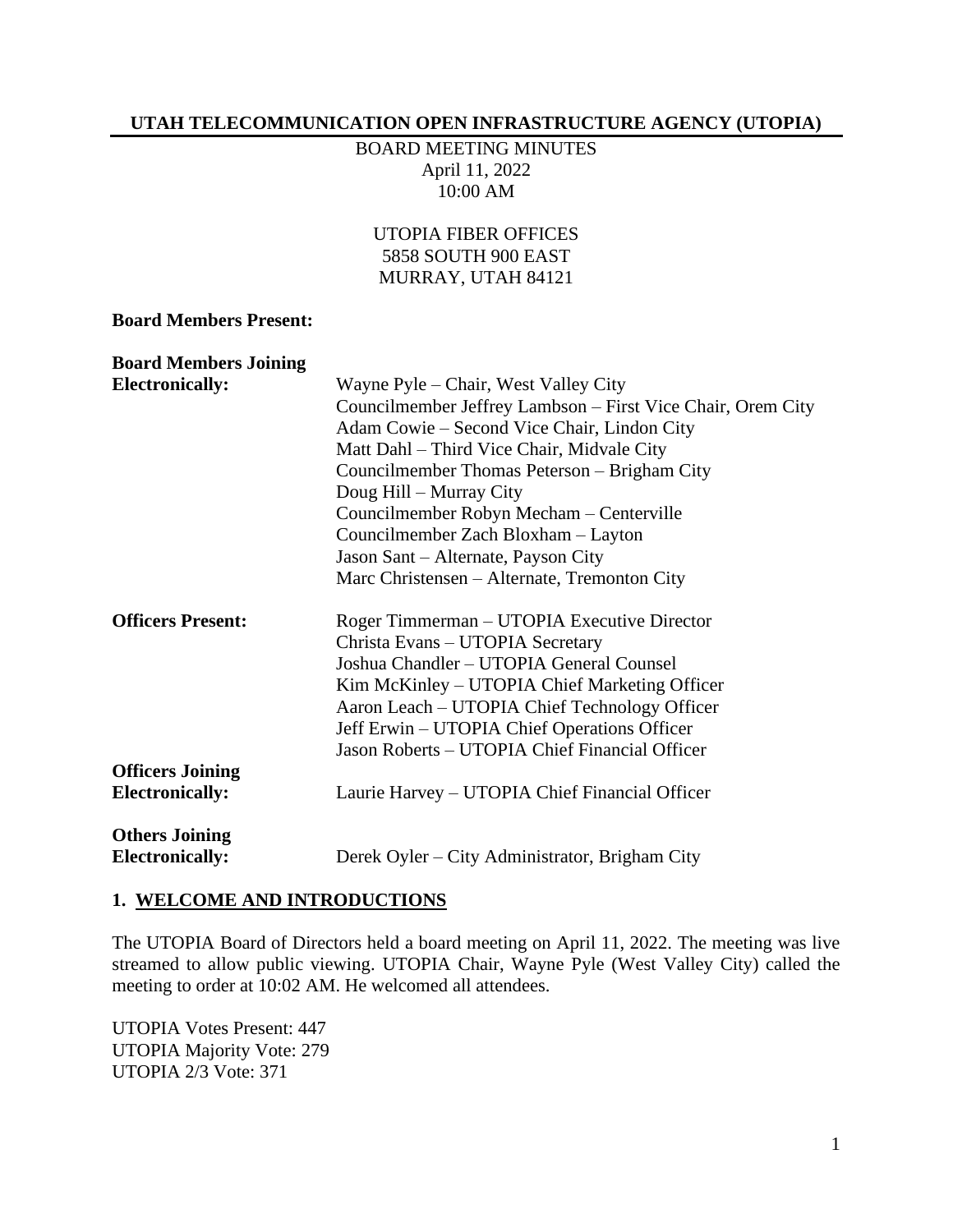April 11, 2022

# **2. APPROVAL OF MINUTES – FEBRUARY 14, 2022**

There was no discussion on the minutes.

[LINK: Substance of matters proposed, discussed, or decided](https://youtu.be/R26cSBOy9Xo?t=116)

**ACTION: Jeff Lambson (Orem City) MOVED to approve the minutes from the UTOPIA board meeting held February 14, 2022. Jason Sant (Payson City) SECONDED the motion. A voice vote was taken - vote was unanimous.**

#### **3. CONSIDER APPROVAL OF RESOLUTION UT 22-01: APPOINTMENT OF CHIEF FINANCIAL OFFICER**

Mr. Roger Timmerman, UTOPIA Executive Director, presented this item.

[LINK: Substance of matters proposed, discussed, or decided](https://youtu.be/R26cSBOy9Xo?t=183)

**ACTION: Doug Hill (Murray City) MOVED to approve Resolution UT 22-01 appointing Jason Roberts as CFO. Adam Cowie (Lindon City) SECONDED the motion. A roll call vote was taken - vote was unanimous.** 

## **4. CONSIDER APPROVAL OF RESOLUTION UT 22-02: A RESOLUTION AUTHORIZING INDIVIDUALS ACCESS TO AND MANAGEMENT OF ACCOUNTS WITH THE STATE OF UTAH'S PUBLIC TREASURERS INVESTMENT FUND (PTIF)**

Mr. Timmerman presented this item.

[LINK: Substance of matters proposed, discussed, or decided](https://youtu.be/R26cSBOy9Xo?t=733)

**ACTION: Adam Cowie (Lindon City) MOVED to approve Resolution UT 22-02 authorizing PTIF access for individuals. Matt Dahl (Midvale City) SECONDED the motion. A roll call vote was taken - vote was unanimous.** 

## **5. CONSIDER APPROVAL OF RESOLUTION UT 22-03: ADOPTION OF TENTATIVE BUDGET FOR FISCAL YEAR 2023 FOR UTAH TELECOMMUNICATION OPEN INFRASTRUCTURE AGENCY (UTOPIA) AND SETTING TIME AND PLACE FOR PUBLIC HEARING REGARDING THE BUDGET (JUNE 13, 2022)**

Ms. Laurie Harvey, UTOPIA CFO, presented this item.

[LINK: Substance of matters proposed, discussed, or decided](https://youtu.be/R26cSBOy9Xo?t=870)

**ACTION: Doug Hill (Murray City) MOVED to approve Resolution UT 22-03 adopting the UTOPIA Tentative Budget for FY 2023 and setting the time and place for a public hearing (June 13, 2022). Matt Dahl (Midvale City) SECONDED the motion. A roll call vote was taken - vote was unanimous.**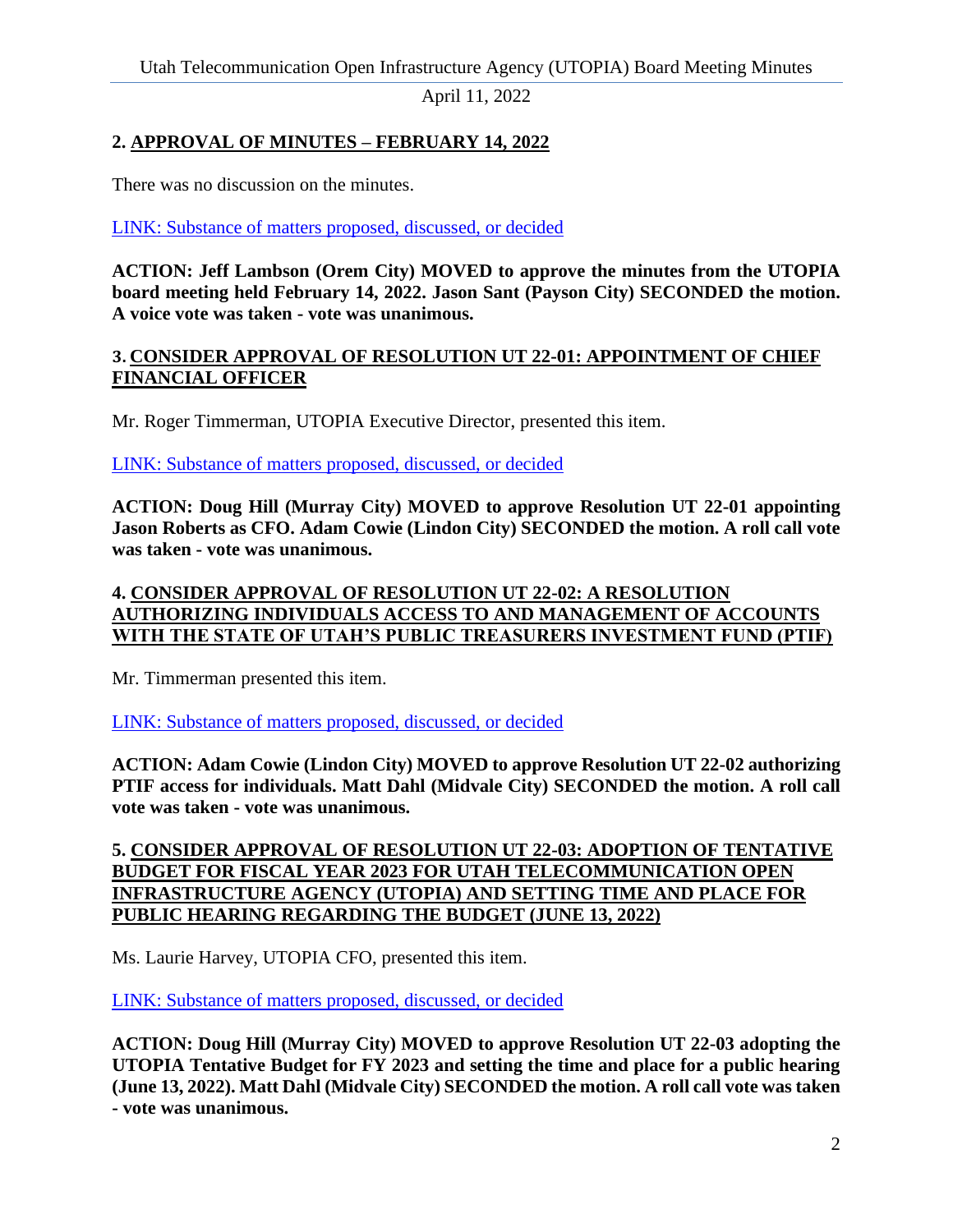April 11, 2022

# **6. SET THE TIME AND PLACE FOR A PUBLIC HEARING TO CONSIDER AMENDMENTS TO THE UTOPIA FY 2022 BUDGET (JUNE 13, 2022)**

Ms. Laurie Harvey, UTOPIA CFO, presented this item.

[LINK: Substance of matters proposed, discussed, or decided](https://youtu.be/R26cSBOy9Xo?t=4364)

**ACTION: Doug Hill (Murray City) MOVED to set the time and place for a public hearing regarding amendments to the UTOPIA FY 2022 budget (June 13, 2022). Jason Sant (Payson City) SECONDED the motion. A roll call vote was taken - vote was unanimous.** 

#### **7. RURAL COUNTY REPRESENTATIVES OF CALIFORNIA (RCRC) MEMORANDUM OF UNDERSTANDING**

Mr. Timmerman presented this item.

[LINK: Substance of matters proposed, discussed, or decided](https://youtu.be/R26cSBOy9Xo?t=4502)

**ACTION: Matt Dahl (Midvale City) MOVED to approve the signing of the MOU with Golden State Connect Authority (previously RCRC). Zach Bloxham (Layton City) SECONDED the motion. A roll call vote was taken - vote was unanimous.** 

## **8. UTOPIA FINANCIAL UPDATE**

Ms. Harvey presented this item.

[LINK: Substance of matters proposed, discussed, or decided](https://youtu.be/R26cSBOy9Xo?t=5620)

## **9. UTOPIA NETWORK UPDATE**

Mr. Timmerman presented this item.

[LINK: Substance of matters proposed, discussed, or decided](https://youtu.be/R26cSBOy9Xo?t=5923)

## **10. ADJOURN**

There being no further business of the UTOPIA Board of Directors, the meeting on Monday, April 11, 2022, was adjourned at 11:43 AM.

[LINK: Substance of matters proposed, discussed, or decided](https://youtu.be/R26cSBOy9Xo?t=6170)